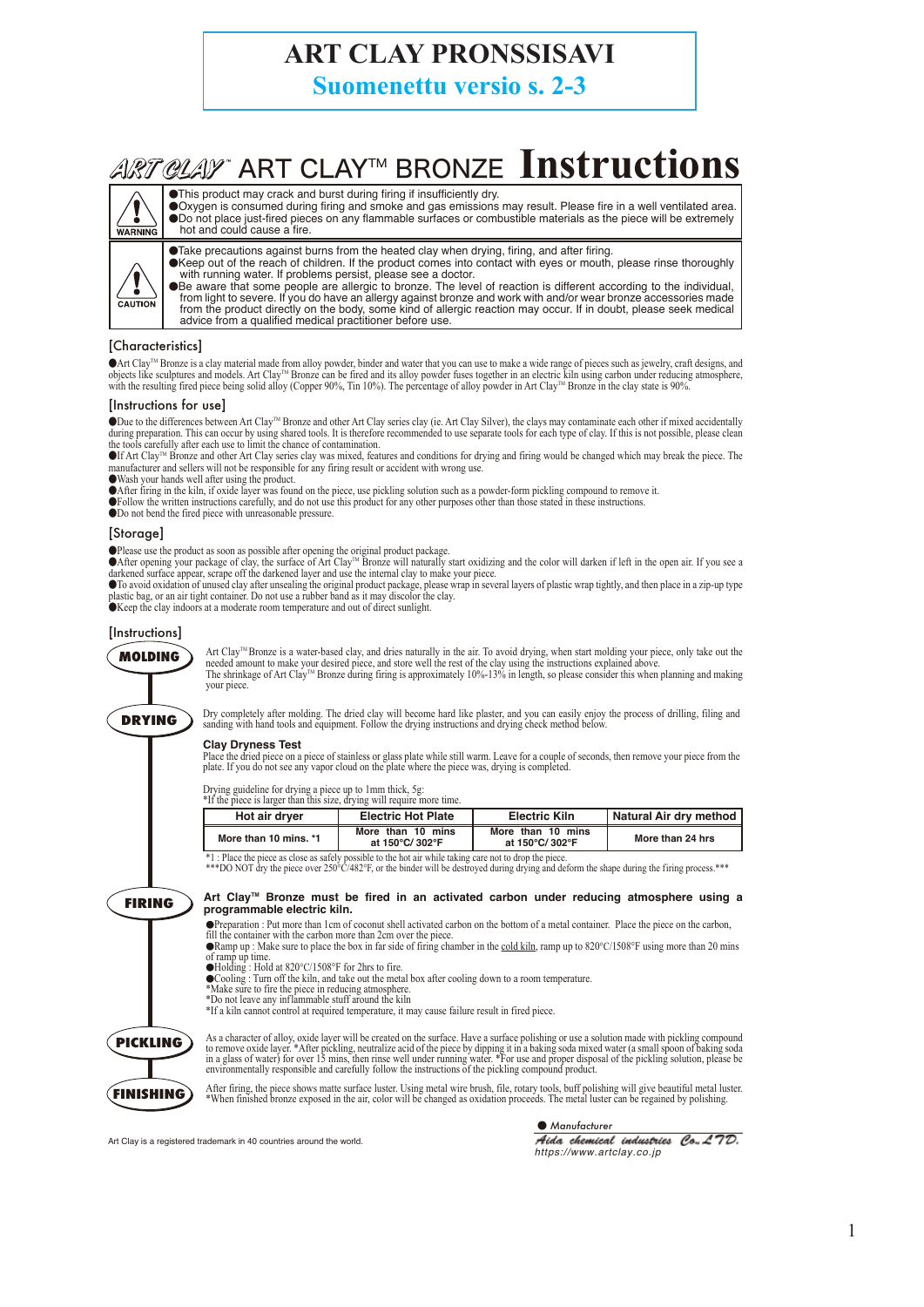# **Art Clay Bronze**

Art Clay Bronze (ACB) on savimateriaali, josta voidaan valmistaa kaikenlaisia esineitä kuten koruja, taide-esineitä, patsaita ja malleja. ACB voidaan polttaa ja sen metallijauhesekoitus sintraantuu yhteen sähkökäyttöisessä koru-uunipoltossa, peitettynä aktiivihiileen joka vähentää ilman vaikutuksen. Polton jälkeen työ on kiinteää metallia (Kupari 90%, Tina 10%). Prosentuaalinen määrä metallijauhesekoitusta ACB savimassassa on 90%.

## **KÄYTTÖOHJEET**

• Pronssisavi on koostumukseltaan erilainen kuin muut Art Clay sarjan tuotteet (kuten Art Clay Silver) mistä johtuen savet saattavat liata toisiaan etenkin, jos niitä sotkeentuu toisiinsa valmisteluvaiheen aikana. Tämä saattaa tapahtua, jos työkalut eivät ole puhtaita. Suositeltavaa on käyttää eri materiaaleille omia työkaluja. Jos tämä ei ole mahdollista tulee työkalut puhdistaa erittäin hyvin.

• Jos ACB ja muut Art Clay sarjan savet sekottuvat, niiden ominaisuudet ja käyttäytyminen kuivauksen ja polton aikana muuttuvat, mikä saattaa aiheuttaa työn rikkoontumisen. Valmistaja ja jälleenmyyjät eivät ole vastuussa polton tuloksista tai onnettomuuksista joka johtuvat tuotteen väärästä käytöstä.

• Pese kätesi hyvin käytön jälkeen.

• Koru-uunipolton jälkeen, jos työn pinnalla on hapettunut kerros, käytä peittausliosta kuten peittaus-jauheesta valmistettua liuosta, poistaaksesi sen.

• Seuraa valmistajan ohjeita äläkä käytä tuotetta muuhun kuin mihin valmistaja sitä suosittaa.

• Älä taivuta poltettua työtä kohtuuttomalla voimalla.

# **SÄILYTYS**

• Parasta on käyttää tuote mahdollisimman pian alkuperäispakkauksen avaamisen jälkeen.

• Pakkauksen avaamisen jälkeen Art Clay –pronssisavessa alkaa luonnollinen hapettumisprosessi ja sen pinta alkaa tummua, jos se on alttiina ilmalle. Jos huomaat saven pinnassa tumman kerroksen, leikkaa se pois ja käytä esille tullutta puhdasta savea.

• Vältä käyttämättömänsaven hapettuminen kietomalla se useampaan kerrokseen tuorekelmua ja säilyttämällä sitä ilmatiiviisti suljettavassa muovipussissa, josta ilma on puristettu pois tai ilmatiiviissä astiassa. Älä käytä kuminauhaa sillä se saattaa muuttaa massan väriä.

• Säilytä savea sisätiloissa normaalissa huoneenlämmössä poissa auringonvalosta.

## **MUOTOILU**

ACB on vesipohjainen savi ja se kuivuu luonnollisesti ilmassa. Välttääksesi saven liiallisen kuivumisen, kun aloitat tekemään työtä, ota vain tarpeellinen määrä savea käyttöön ja säilytä loput yllämainittujen ohjeiden mukaan. ACB kutistuu poltossa noin 10-13%, joten ota tämä huomioon työn kokoa suunniteltaessa.

## **KUIVAAMINEN**

Kuivaa työ täysin muotoilun jälkeen. Kokonaan kuiva työ on kova kuin kipsi ja sitä voi työstää edelleen eri työkaluilla ja menetelmillä. Seuraa allaolevaa kuivaustaulukkoa ja tapaa tarkistaa työn kuivuus. Kuivuuden testaus:

Aseta kuivattu, vielä lämmin työ teräslevy- tai lasipalalle. Odota muutama sekunti ja sierra työtä hiukan. . Jos et näe yhtään vesihöyryä levypalan pinnassa, työn kohdalla, kuivaus on valmis.

Kuivaustaulukko (työn paksuus 1 mm, 5 g. Jos kyse on isommasta työstä, lisää aikaa)

1. Hiustenkuivaaja\* tai lämminilmapuhallus: yli 10 minuuttia.

\* Aseta työ niin lähelle lämpöä kuin turvallista samalla varoen että työ ei tipu.

2. Kuivausritilä keittolevyllä (150°C): yli kymmenen minuuttia

- 3. Sähköuuni (150°C): yli 10 minuuttia
- 4. Huoneenlämpö: yli 24 tuntia

\*\*\* ÄLÄ kuivaa lämmöllä joka ylittää 250°C sillä sidosaine tuhoutuu ja työ saattaa muuttaa muotoaan polttovaiheessa.\*\*\*